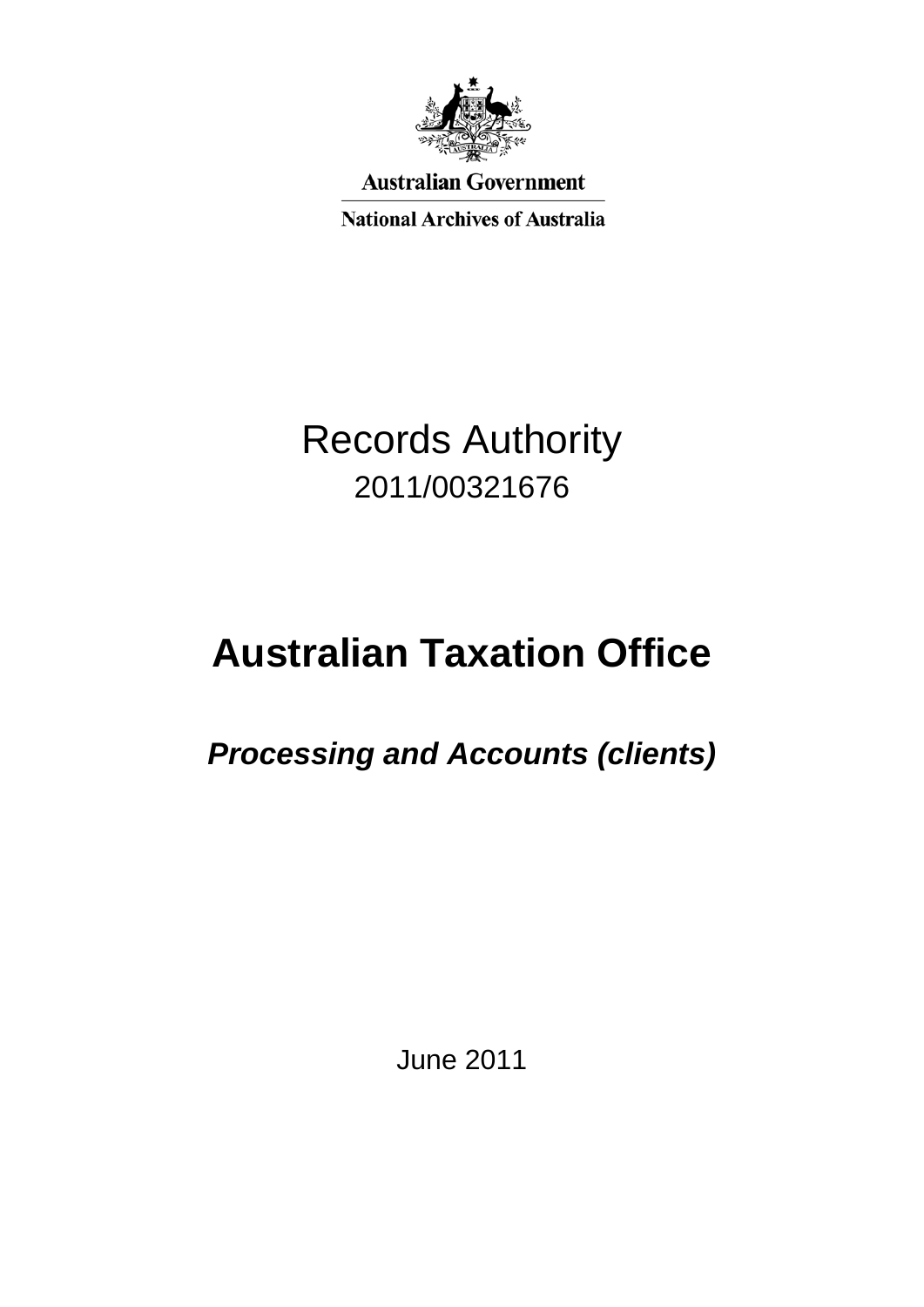#### **CONTENTS**

| CONTACT INFORMATION NATION NATION AND RESERVE TO A RESERVE THE RESERVE TO A RESERVE THE RESERVE THAT A RESERVE THE RESERVE THAT A RESERVE THAT A RESERVE THAT A RESERVE THAT A RESERVE THAT A RESERVE THAT A RESERVE THAT A RE | 4  |
|--------------------------------------------------------------------------------------------------------------------------------------------------------------------------------------------------------------------------------|----|
|                                                                                                                                                                                                                                | -5 |
|                                                                                                                                                                                                                                | 6  |

© Commonwealth of Australia Australia 2011

This work is copyright. Apart from any use as permitted under the *Copyright Act 1968,* no part may be reproduced by any process without prior written permission from the National Archives of Australia. Requests and inquiries concerning reproduction and rights should be directed to the Publications Manager, National Archives of Australia, PO Box 7425, Canberra Mail Centre ACT 2610, Australia.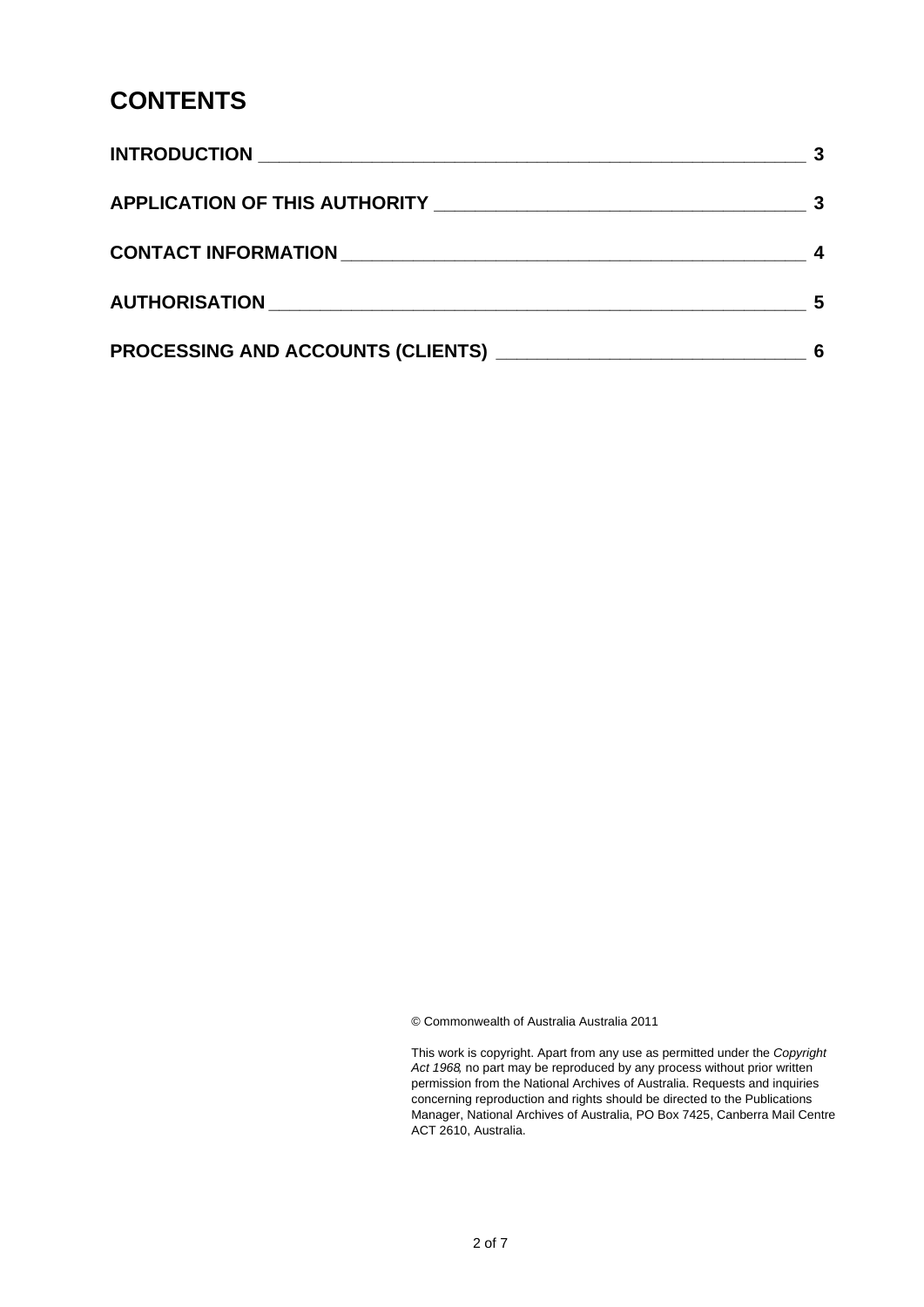#### **INTRODUCTION**

 The Australian Taxation Office (ATO) and the National Archives of Australia have developed this Records Authority to set out the requirements for keeping or destroying records for the core business area of Processing and Accounts (clients). It represents a significant commitment on behalf of ATO to understand, create and manage the records of its activities.

 This Authority is based on the identification and analysis of the business of ATO. It takes into account the agency's legal and organisational records management requirements, and the interests of stakeholders, the agency and the National Archives of Australia.

 This Authority gives ATO permission under the Archives Act 1983, for the destruction of the temporary records described after the minimum retention period has expired. Retention periods for these temporary records are based on: an assessment of business needs; broader organisational accountability requirements; and community expectations, and are approved by the National Archives of Australia on the basis of information provided by the agency.

 As changes in circumstances may affect future records management requirements, the periodic review of this Authority is recommended. All amendments must be approved by the National Archives.

### **APPLICATION OF THIS AUTHORITY**

- 1. This Authority supersedes records authority classes 2.2.1, 2.2.2, 2.2.3, 2.2.4, 2.2.5, 2.3.1, 2.3.2, 2.3.3, 2.3.4, 2.3.5 in Records Authority 1194 (issued June 1995). These classes have been terminated and may no longer be used to sentence records after the date of issue of this Authority. Records already sentenced using these classes do not need to be resentenced.
- 2. This Authority is to be used to sentence records. Sentencing involves the examination of records in order to identify the individual disposal class to which they belong. This process enables sentencers to determine how long records need to be kept. Advice on sentencing is available from the National Archives.
- 3. This Authority should be used in conjunction with general records authorities such as:
	- • the Administrative Functions Disposal Authority (AFDA) and/or AFDA Express issued by the National Archives to cover business processes and records common to Australian Government agencies;
	- encrypted records; and
	- source records that have been copied.
- 4. The Normal Administrative Practice (NAP) provision of the Archives Act 1983 gives agencies permission to destroy certain records without formal authorisation. This usually occurs where records are duplicated, facilitative or for short-term use only. NAP does not replace arrangements agreed to in this Authority but can be used as a tool to assist in identifying records for destruction together with an agency's Records Authority or Authorities, and with AFDA and AFDA Express. The National Archives recommends that agencies develop and implement a Normal Administrative Practice policy. Advice and guidance on destroying records as a normal administrative practice and on how to develop an agency NAP policy is available from the National Archives' website at **[www.naa.gov.au](http://www.naa.gov.au/)**
- 5. Where the method of recording information changes (for example from a manual system to an electronic system, or when information is migrated from one system to a new system) this authority can still be applied, providing the records document the same core business. The information must be accessible for the period of time prescribed in this Authority. The ATO will need to maintain continuing access to the information, including digital information, for the periods prescribed in this records authority or until the information is transferred into the custody of the National Archives.
- 6. In general, retention requirements indicate a minimum period for retention. The ATO may extend minimum retention periods if it considers that there is an administrative need to do so, without further reference to the National Archives. Where the ATO believes that its accountability will be substantially compromised because a retention period or periods are not adequate, it should contact the National Archives for review of the retention period.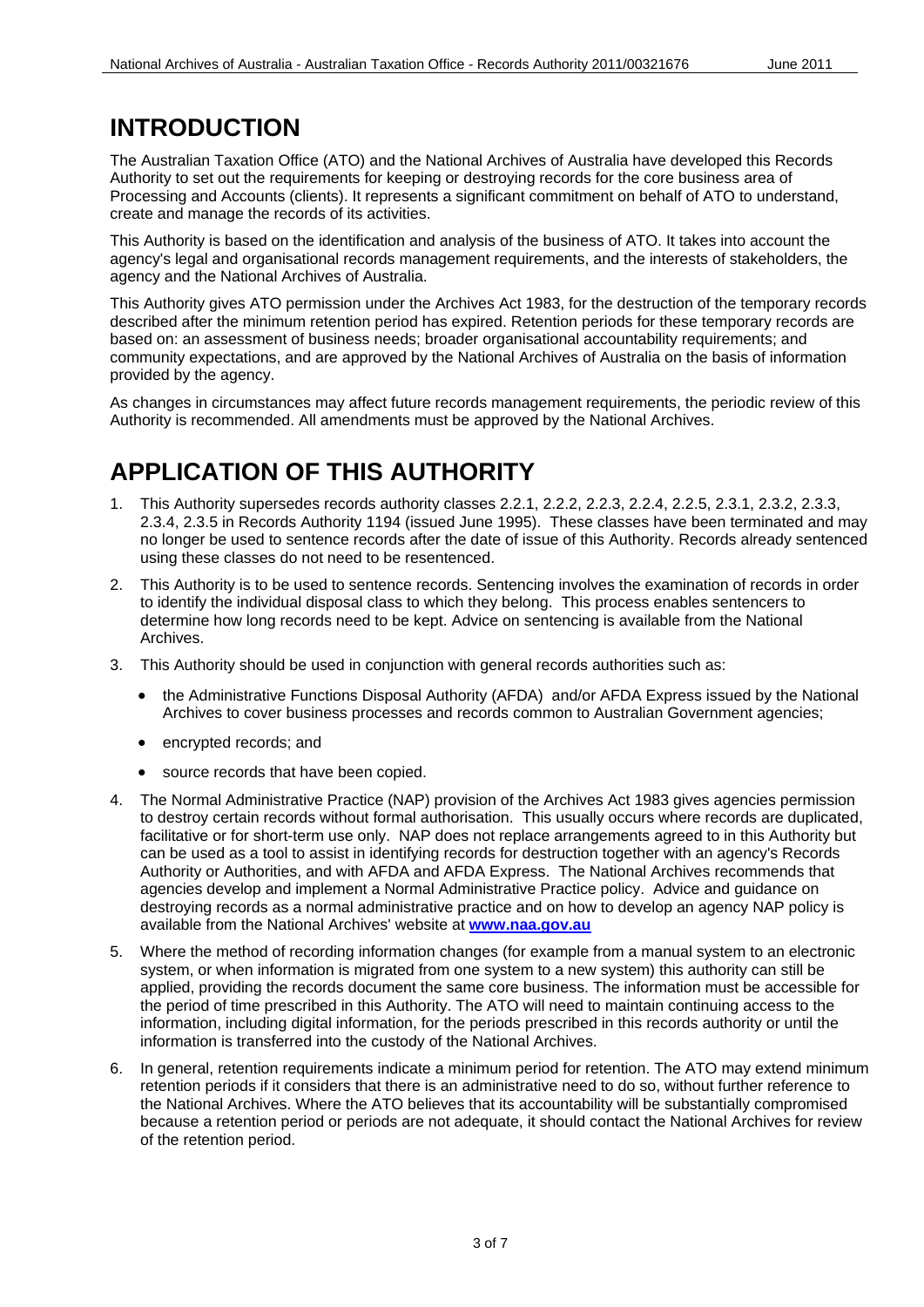- 7. From time to time the National Archives will place a freeze on some groups of records relating to a particular topic or event which has gained prominence or provokes controversy. While the freeze is in place no records relating to the topic or event may be destroyed. Further information about disposal freezes and whether they affect the application of this Authority is available from the National Archives website at **[www.naa.gov.au](http://www.naa.gov.au/)**
- 8. Records which relate to any current or pending legal action, or are subject to a request for access under the Archives Act 1983 or any other relevant Act must not be destroyed until the action has been completed.
- 9. Records in the care of agencies should be appropriately stored, managed and preserved. Agencies need to meet this obligation to ensure that the records remain authentic and accessible over time. Under Section 31 of the Archives Act 1983, access arrangements are required for records that become available for public access including those records that remain in agency custody.
- 10. Appropriate arrangements should be made with the National Archives when records are to be transferred into custody. The National Archives accepts for transfer only those records designated as national archives.
- 11. Advice on how to use this Authority is available from the ATO records manager. If there are problems with the application of the Authority that cannot be resolved, please contact the National Archives.

#### **CONTACT INFORMATION**

 For assistance with this authority or for advice on other recordkeeping matters, please contact National Archives' Agency Service Centre.

Parkes ACT 2600 PO Box 7425 Queen Victoria Terrace Canberra Mail Centre ACT 2610 Website: **[www.naa.gov.au](http://www.naa.gov.au/)** 

Tel: (02) 6212 3610 Fax: (02) 6212 3989 Email: **recordkeeping@naa.gov.au**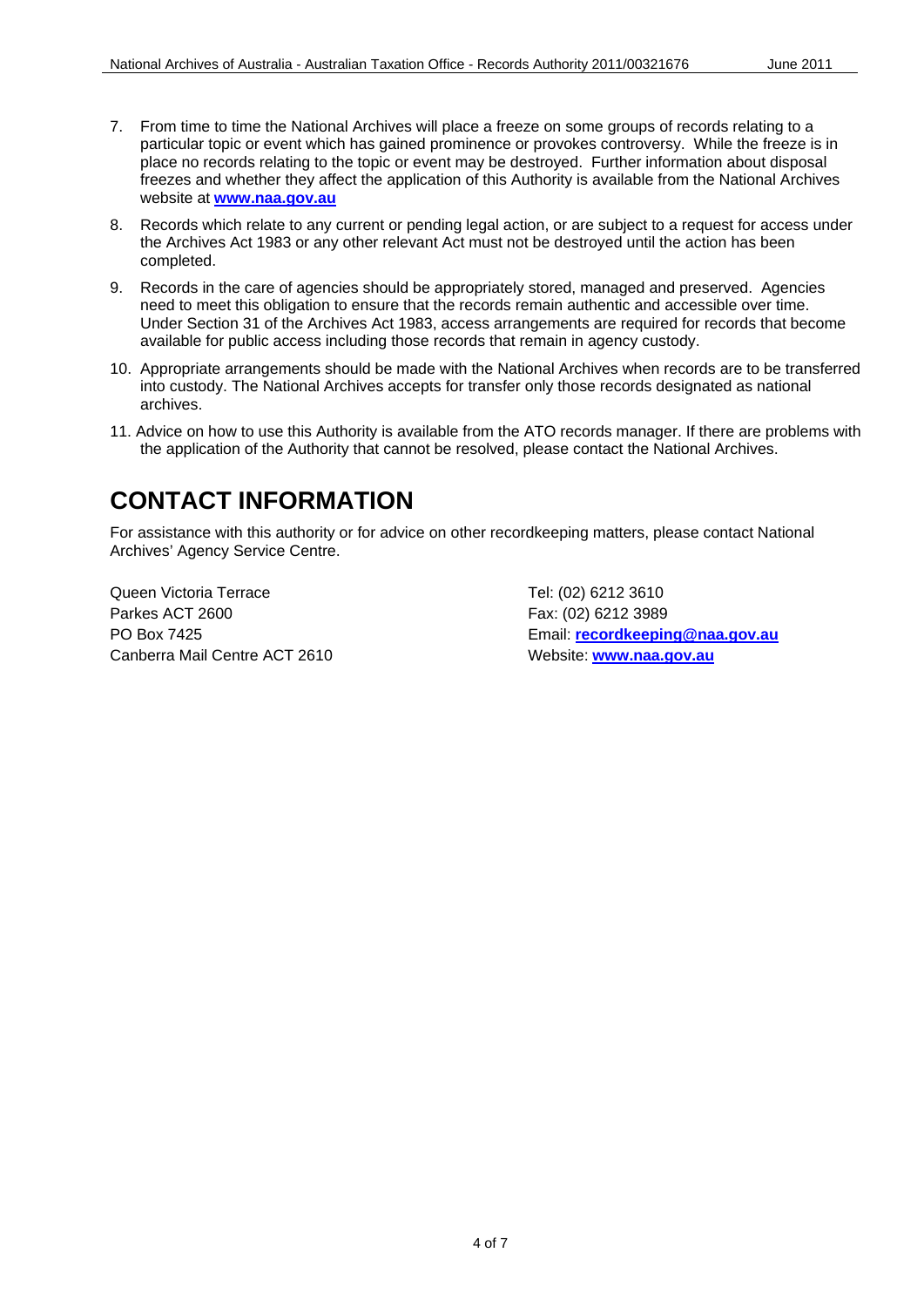#### **AUTHORISATION**

#### **RECORDS AUTHORITY 2011/00321676**

**Person to whom notice of Michael D'Ascenzo <b>authorisation is given: PO Box 9977**<br>**authorisation is given:** PO Box 9977

Civic Square ACT 2608

**Purpose:** Authorises arrangements for the disposal of records in accordance with Section 24(2)(b) of the Archives Act 1983

All core business records relating to Processing and Accounts (clients). **Application:** 

This authority gives permission for the destruction, retention or transfer to the National Archives of Australia of the records described. This authority will apply only with the consent of the agency currently responsible for the business documented in the records described.

**Authorising Officer** 

Gula

Margaret Chalker Assistant Director-General Government Information Management National Archives of Australia

**Date of issue:**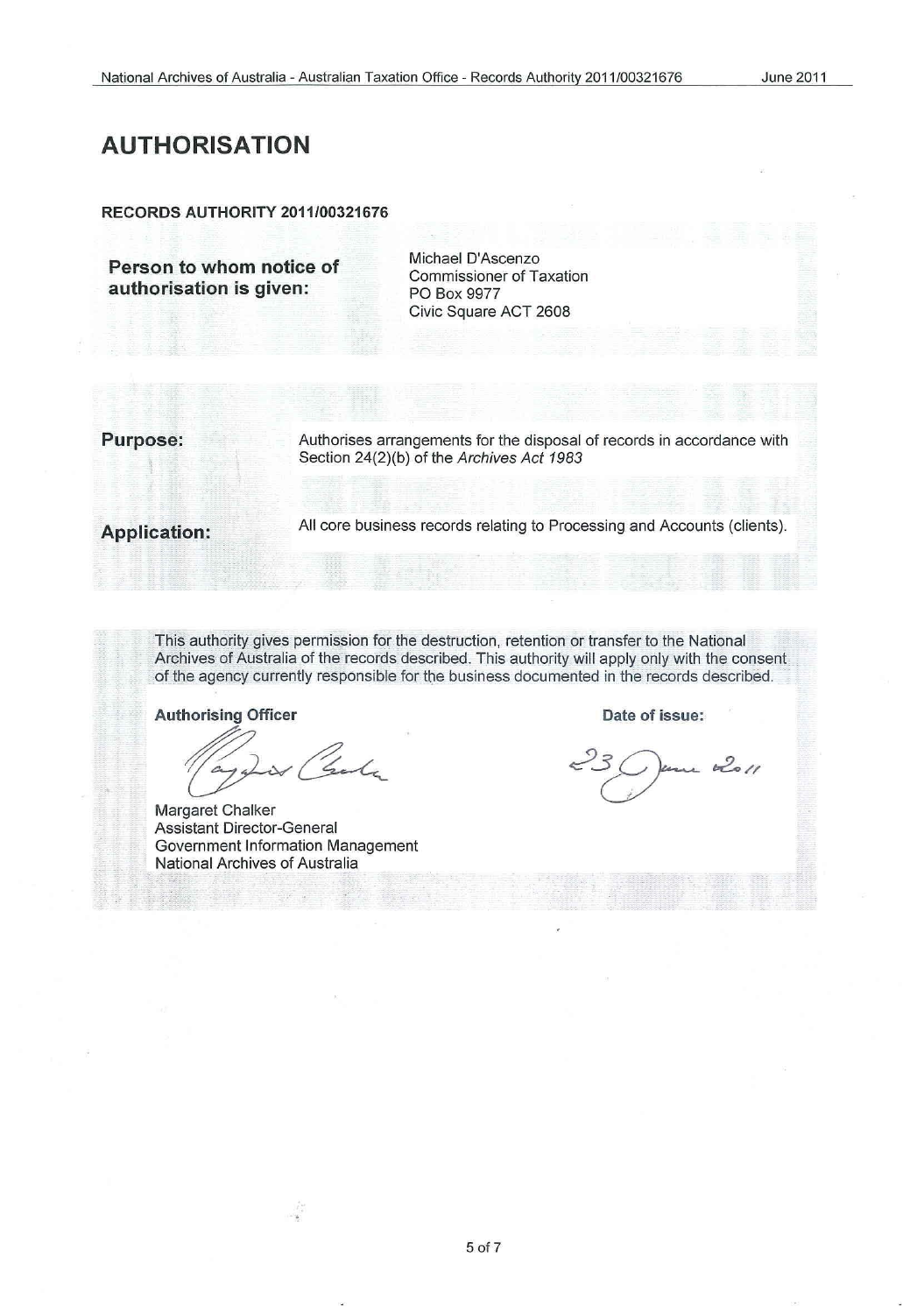#### **PROCESSING AND ACCOUNTS (CLIENTS)**

 The core business of processing and managing client accounts to record the financial obligations and entitlements for clients (who may be an individual, business or company) for income tax, superannuation, excise and related taxes and products such as:

- goods and services tax
- fringe benefits tax
- superannuation quarantee
- • individuals superannuation (co-contributions, excess contributions tax, lost members register, unclaimed super money, departing Australia super payments, superannuation holding account special account, member contribution statements)
- self-managed superannuation funds (including superannuation surcharge, retirement savings accounts reporting)
- • excise fuel schemes, product stewardship for oil, wine equalisation tax, international wet rebate scheme, luxury car tax and excise equivalent goods
- first home savings account
- ad-hoc government assistance payments.

Includes:

- • processing of returns and activity statements
- generating assessments and notifications
- processing inward payments
- processing outward payments
- • processing of claims for payment
- processing garnishee interceptions and releases
- processing concessions and remissions
- • managing waivers, write-offs and unclaimed credits
- processing lodgment deferrals
- account maintenance.

 *For processing and account records that are used to support audits and other examinations, use ACTIVE COMPLIANCE.* 

 *For the administration of all financial matters relating to the employment of ATO staff, use AFDA/AFDA Express – Personnel.* 

 *For the administration of ATO financial resources use AFDA/AFDA Express – Financial Management.* 

| Class no | <b>Description of records</b>                                                                                                                        | <b>Disposal action</b>                                                            |
|----------|------------------------------------------------------------------------------------------------------------------------------------------------------|-----------------------------------------------------------------------------------|
| 34551    | Client accounts and records of lodgment history.                                                                                                     | Destroy 10 years<br>after date of death<br>of client or client<br>ceases to exist |
| 34552    | Records of waivers, write-offs, re-raised write-offs and unclaimed credits.<br>[For other minor adjustments to the client account, use class 34557.] | Destroy 20 years<br>after last action                                             |